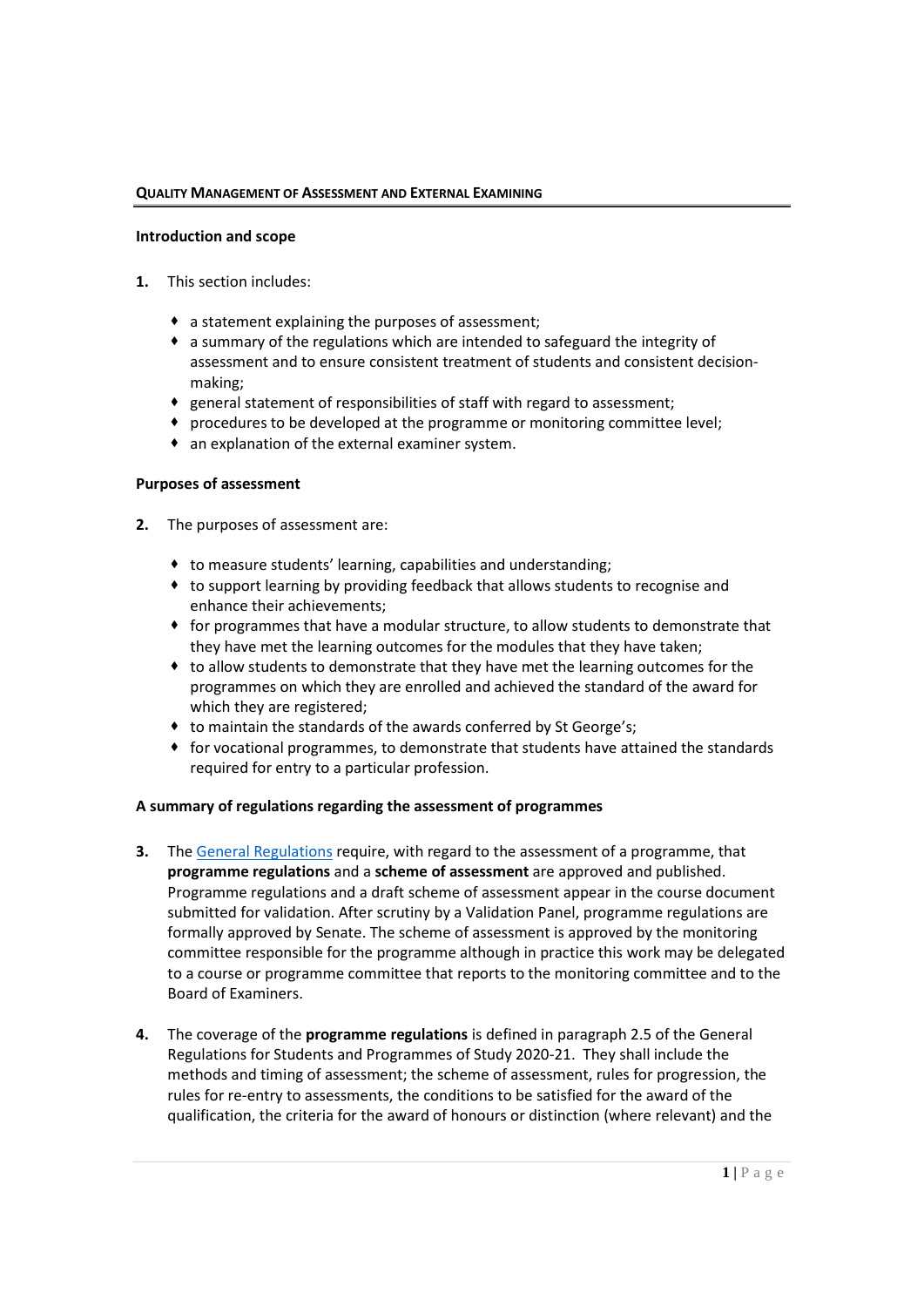constitution, procedures for appointment and the duties of the Board of Examiners. In practice, many of these areas will be specified in outline form only in the programme regulations with the detail included in the scheme of assessment.

**5.** Each programme of study shall have a **scheme of assessment** for each stage or module defined in the programme regulations (paragraph 7 of the General Regulations for Students and Programmes of Study). Schemes of assessment detail the types of assessment to be used, the general timing of these assessments, marking schemes, marking criteria, rules for determining candidates' overall results and the criteria for the award of honours, distinctions and merits.

## **General statement of responsibilities of staff regarding assessment**

- **6.** The allocation of responsibilities for the design, organisation and conduct of assessments will vary dependent on the structure of a programme and the rationale for the assessment of that programme. For example, students may be assessed in all of the modules taken in a term, part or cycle of the programme by taking an integrated examination or sequence of examinations (or other forms of assessment) covering a range of modules. In this case, there will be a need for co-ordination between staff who are involved in teaching those modules. Alternatively, a specific assessment may relate directly to a specific module; in this example, the need for co-ordination is reduced.
- **7.** It is for course committees to ensure that responsibilities are allocated. Where coordination between staff is required, the most common models allocate this function to course directors or to chief and responsible examiners working in partnership with administrative staff. Whatever programme model is adopted, a range of functions must be carried out:
	- the design, approval and maintenance of the programme regulations and the scheme of assessment for the programme;
	- nomination, on an annual basis, of the membership of the Board of Examiners,
	- nomination of external examiners;
	- $\bullet$  liaison with external examiners;
	- development of procedures for ensuring that assessment is reliable, valid and at the appropriate level;
	- $\bullet$  the organisation of examination boards;
	- the preparation and distribution of examination board agenda papers, including spreadsheets and maintaining records of examination board decisions;
	- $\bullet$  the release of marks to students;
	- arrangements for reassessment;
	- reporting the outcomes of assessment to the monitoring committee and to Senate;
	- $\bullet$  the issue by Registry of transcripts and award certification.

# **Procedures to be developed at the programme committee or monitoring committee level**

**8.** Responsibility for ensuring that assessment is reliable, valid and at the appropriate level rests with the relevant academic staff and the committees and boards of examiners to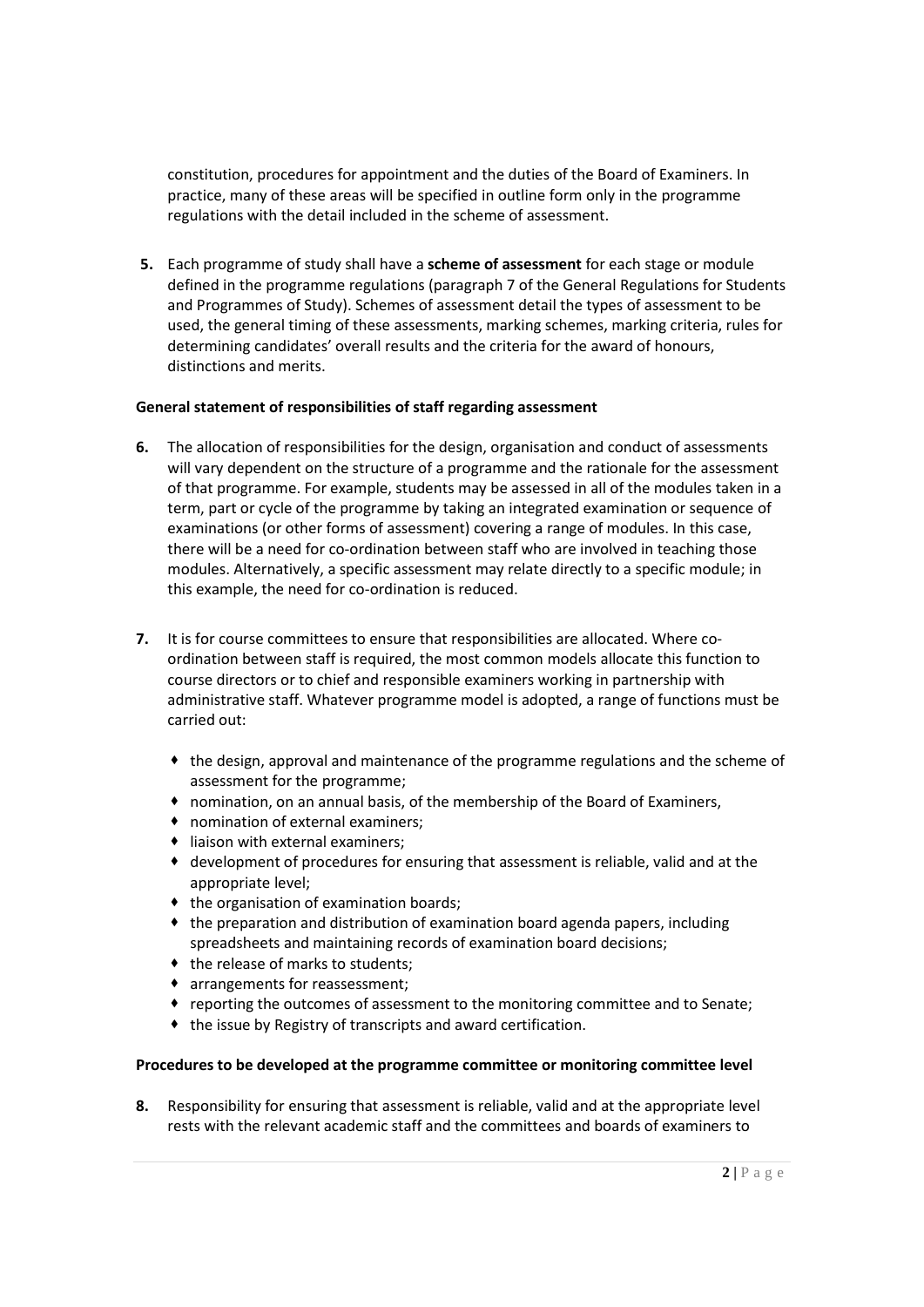which they are accountable. The development of procedures to fulfil this responsibility may be defined for a programme or for a group of programmes. However, those procedures should encompass:

*Internal moderation of marks* – As part of the marking process, internal moderation entails the independent scrutiny of marks to ensure that the marking process has been rigorous, fair and consistent. Some form of moderation is expected and the General Regulations for Students and Programmes of Study (paragraphs 11.7 to 11.9) express the minimum expectations.

With coursework and other forms of assessment carried out by students in their own time, double-marking is not a requirement but is advocated as best practice. The nature of the moderation may vary in relation to the numbers of students, the number of staff involved in marking, and the strength and maturity of the assessment criteria and marking schemes. However double-marking is usual for final year undergraduate projects and for postgraduate project work. At present, the policy of the Taught Postgraduate Courses Committee is normally to require double-marking of all postgraduate work although TPCC can approve variations from this norm.

Double-marking need not be blind (i.e. the marks and commentary recorded by the first marker on an examination script can be visible to any subsequent marker). Blind doublemarking is, however, good practice and, where it is practical to do so, a procedure for blind double-marking should be implemented.

*Anonymised marking* - Anonymity in marking means that the identity of the student who has completed work for assessment is not known to the person marking that work. Anonymity in marking is required for examinations only (regulation 11.6). Anonymised marking is however good practice and, where it is practical to do so, a procedure for anonymised marking should be implemented.

*Assessment criteria* – Assessment criteria explain how different levels of achievement by students will be rewarded through the allocation of marks. Assessment criteria can be developed for modules, groups of modules, programmes or groups of programmes.

*Marking schemes -* Marking schemes explain how marks are allocated to a piece of assessed work e.g. for a question, a group of questions or a section in an examination paper, for particular issues or concepts covered in an essay, or for other features of assessed work e.g. presentation, methodology, bibliography. Marking schemes also explain how students might be penalised e.g. for poor spelling and grammar.

*Arrangements for providing feedback to students* – these arrangements must reflect the expectations of the SGUL Feedback Policy (Appendix I2). The Policy is intended to ensure that students receive sufficient feedback to allow them to recognise and enhance their achievements and the areas in which they may be deficient. The Policy is also intended to ensure that markers give broadly the same levels of feedback, and that feedback is timely.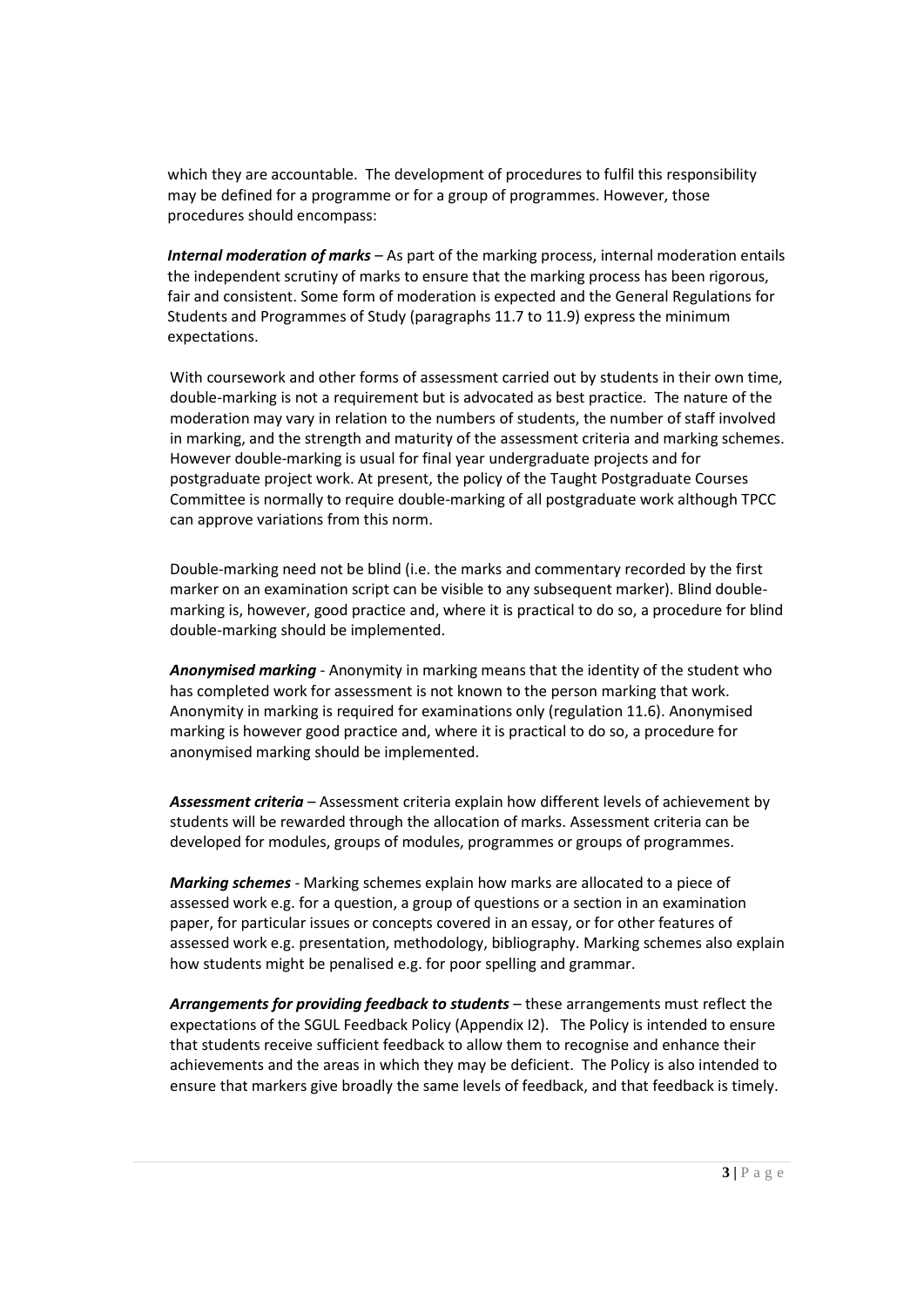Feedback systems may vary to reflect the mode of delivery, the numbers of students, the level of the programme and the relationship of the assessment to the programme outcomes. Examples of different approaches to providing feedback are:

- the use of a pro-forma based on the assessment criteria and marking scheme to provide individual feedback to students;
- an arrangement for a student to meet a designated member of staff, such as the personal tutor, to receive feedback on overall performance;
- $\bullet$  the preparation of a general analysis of the strengths and weaknesses of the work submitted by the entire cohort that may help students set brief individual feedback in context;
- $\bullet$  setting aside time in a teaching session in which the strengths and weaknesses of student work can be discussed;
- the distribution of model or exemplary scripts or coursework to students.
- **9.** These procedures should be published in the information available to students.

## **AN EXPLANATION OF THE EXTERNAL EXAMINER SYSTEM**

#### **Principles**

- **10.** Section 8.2.7 of the General Regulations states that each Board of Examiners shall have at least one external examiner.
- **11.** Section 9.1 of the General Regulations states that the primary duty of external examiners is to ensure that the standard of the awards made by St George's is consistent with that of institutions elsewhere in the United Kingdom. This regulation also states that Senate shall approve from time to time a statement of the detailed duties of external examiners which shall be issued to external examiners on their appointment.
- **12.** Responsibility for the approval of external examiners rests with Senate. The monitoring committees, on behalf of Senate, carry out detailed scrutiny of external examiner nominations.

## **The role of external examiners**

- **13.** St George's defines the role of the external examiner in an open manner and does not wish to preclude an external examiner from commenting on any aspect of institutional activities as they relate to the quality and standards of its programmes. St George's, however, recognises that responsibility for the assurance of quality and standards rests with the institution and not its external examiners. The role of the external examiner is to offer advice, as an experienced, independent, expert practitioner, on the extent to which approaches to assessment maintain and enhance the quality and standards of its awards.
- **14.** More specifically, the role of the external examiner is to advise: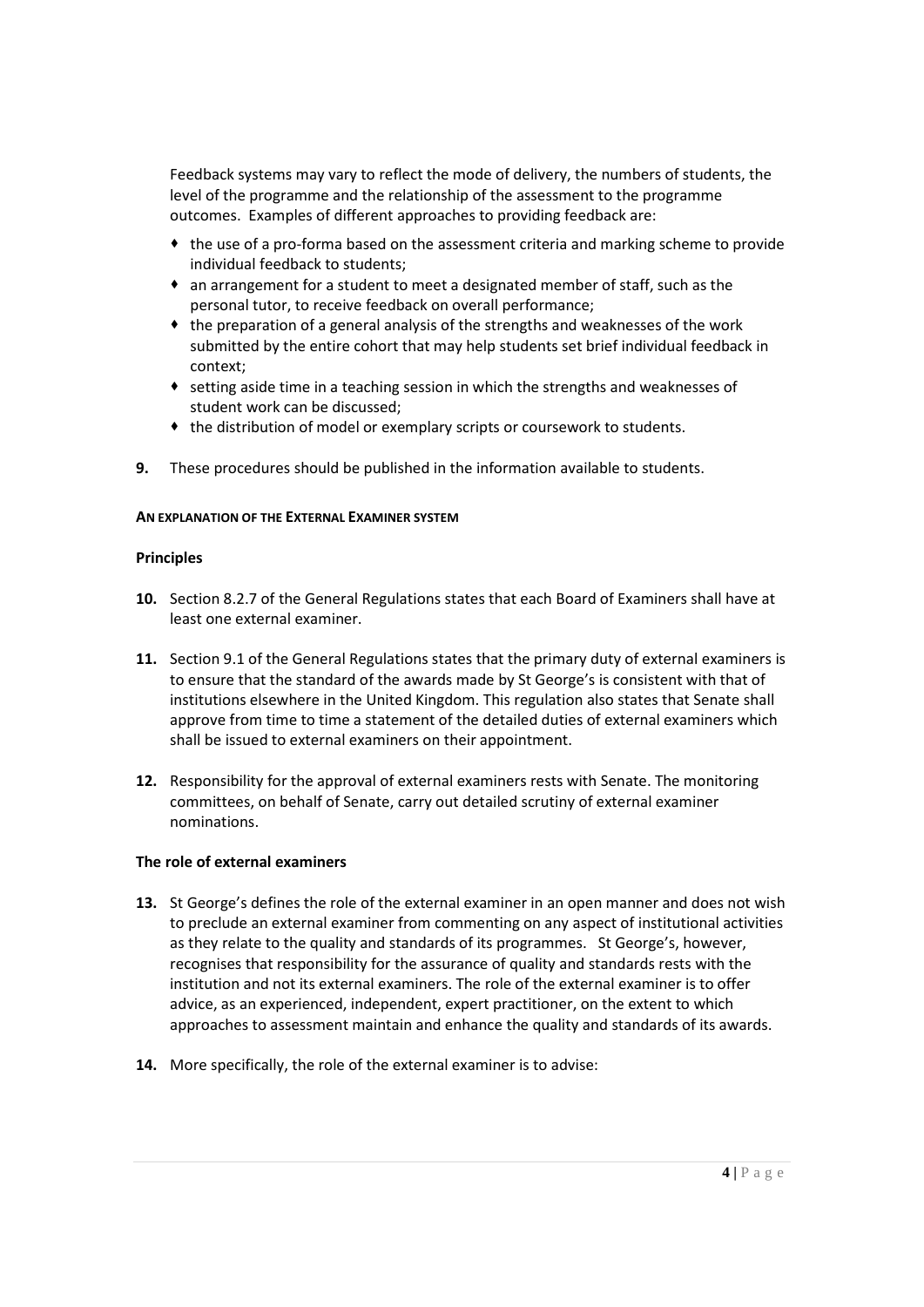- $\bullet$  on whether the threshold standards set by the institution are appropriate for its awards by reference to, where relevant, the expectations of professional registering bodies, published national subject benchmarks, the national qualifications frameworks;
- $\bullet$  on the standards of the awards achieved by students, and on the comparability of those standards with those of similar programmes in other UK higher education institutions;
- on the extent to which the assessment process measures student achievement rigorously and fairly against the intended learning outcomes for the programme and has been conducted in line with SGUL's policies and regulations;
- on good practice and innovation that they have identified in relation to learning, teaching and assessment.
- on opportunities to enhance the quality of learning opportunities provided to students.
- 15. In asking its external examiners to advise on enhancement, SGUL makes use of the definition of enhancement developed by the Quality Assurance Agency to inform its review processes: "The process by which higher education providers systematically improve the quality of provision and the ways in which students' learning is supported." Advice on enhancement will be considered at the institutional level when SGUL agrees its priorities for development with regard to teaching and learning.
- **16.** External examiners are also invited to offer advice on all areas of assessment practice such as:
	- Arrangements for internal moderation;
	- $\bullet$  the relationship between assessment and learning outcomes;
	- the clarity of assessment criteria and marking schemes;
	- $\bullet$  the information given to students about assessment;
	- arrangements for feedback to students;
	- $\bullet$  the operation of boards of examiners' meetings.
- **17.** External examiners are also welcome to comment more generally on any area related to the quality of the institution's programmes and the standards of its awards. Examples of the more general areas in which an external examiner might comment are programme content, approaches to teaching and learning, the allocation of resources, clinical placements and the institution's internal quality assurance systems.
- **18.** In certain circumstances, the role of the external examiner might be extended. For example, an external examiner might from time to time be asked to adjudicate in cases where internal examiners are unable to reach agreement. An external examiner might also be asked to suggest solutions when problems have arisen in the design or the conduct of an assessment taken by students.
- **19.** External examiners do not themselves assess students other than in the circumstances laid down in the General Regulations, Programme Regulations or the Scheme of Assessment. It is a regulatory requirement for an external examiner to participate in the oral examination of a student (GR11.9). It is usual for an external examiner to viva students who are to be considered for distinctions or who fall on a borderline. External examiners may be appointed to assess dissertations as a means of ensuring that each dissertation is marked by an expert in the field. Where this is the case, a senior external examiner(s) will be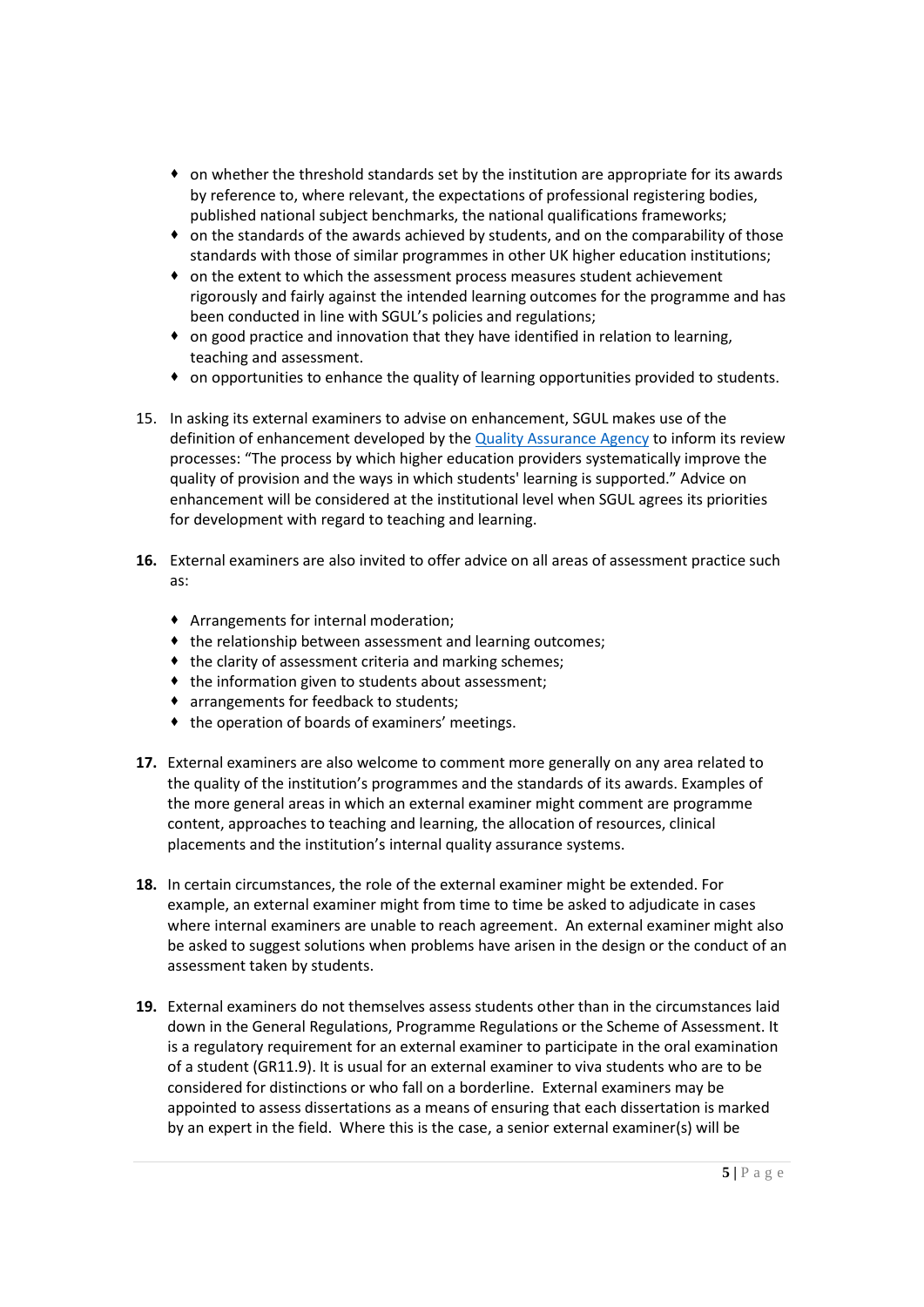appointed to take an overview of quality and standards. In each of these cases, the role of the external examiner and the senior external examiner will be defined in programme regulations or in the scheme of assessment.

- **20.** External examiners are required to observe institutional policies on equal opportunities in discharging their duties, especially when taking part in oral and clinical examinations.
- **21.** External examiners are required to preserve absolutely the secrecy of unseen examination papers until the candidates have sat the papers. The contents must not be disclosed other than to members of the Board of Examiners or officers of the institution who are appointed to deal with the papers. External examiners must not communicate with a candidate about any aspect of the assessment process, or about the performance of the candidate unless authorised to do so by the Board of Examiners, or in the context of an oral examination.
- **22.** Boards of Examiners reach collective decisions and the views of one individual do not have primacy over those of others. Thus, the Board of Examiners is not obligated to accept the advice of an external examiner although a Board should exercise caution in setting aside the advice of an external examiner. When such instances arise, the minutes of the Board meeting should explain why the advice of the external examiner was not taken.

## **Other roles of external examiners**

- **23.** SGUL's procedural framework includes procedures for considering:
	- Requests from a student to adjust the assessment arrangements for a programme to take into account a student's special educational needs or disability;
	- Possible instances of academic misconduct;
	- Evidence of mitigation for failure or under performance supplied by students;
	- Appeals made by students against the decisions of Boards of Examiners.
- 24. External examiners are not for the most part involved directly in processes relating to special needs, academic misconduct or mitigation as they relate to individual student cases. External examiners do have a role in advising SGUL on application of its procedures and the integrity of its decision-making. They can, if they wish, expect to be provided with procedures and informed about decisions taken that fall within the remit of the Board of Examiners.
- 25. If an appeal from a student is upheld, the decision of a Board of Examiners may be overturned. In this circumstance, the reasons for the proposed change of decision will be discussed fully with the external examiner as soon as it is practical to do so. As with any other assessment decision, the support of the external examiner will normally be sought before the decision is communicated to the appellant.

## **Responsibilities and functions**

**26.** The following list of responsibilities and functions is indicative. An external examiner may, in negotiation with the relevant internal examiner, modify this list provided the external examiner is able to fulfil the role defined above.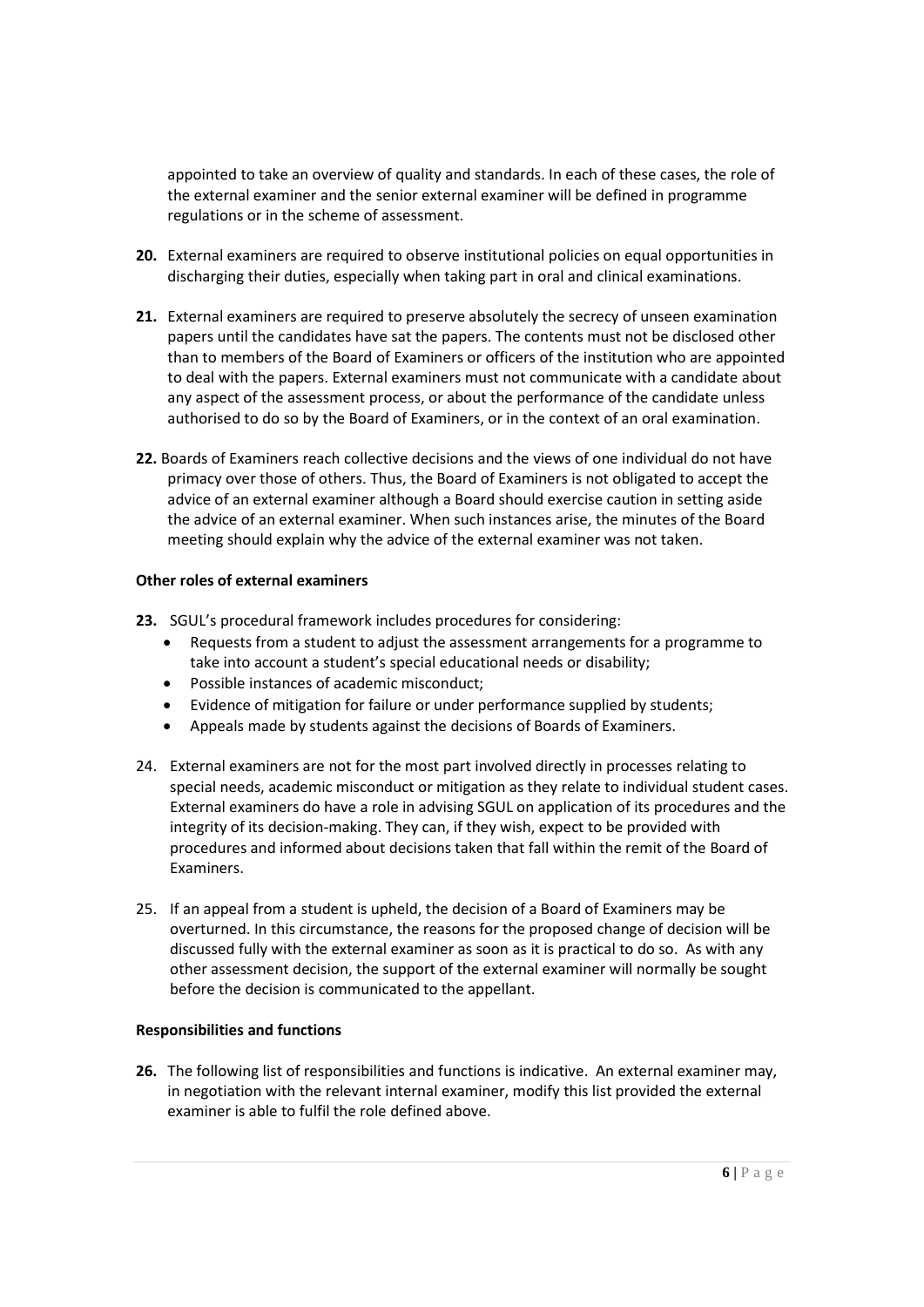- **27.** An external examiner will normally:
	- $\bullet$  check that draft examination papers and, where appropriate, draft assignment briefs, assess the learning outcomes, or a meaningful subset of the learning outcomes, for the programme;
	- check that draft examination papers and, where appropriate, draft assignment briefs, are clearly worded, and provide a basis for assessing the standards achieved by students;
	- advise whether the assessment criteria in use explain how different levels of achievement by students will be rewarded through the allocation of marks, and whether marking schemes explain how marks are allocated to a piece of assessed work;
	- check that the marks awarded and pass/fail judgements are commensurate with national norms;
	- advise on the consistency between internal markers;
	- participate in oral and practical examinations where such participation is a requirement of the General Regulations, programme regulations or the scheme of assessment;
	- attend meetings of the Board of Examiners. It is the responsibility of the Chair of the Board of Examiners to ensure that external examiners are invited to attend Board meetings and are notified of the dates of meetings in a timely manner;
	- from time to time be asked to sign a pass list. The signature of the external examiner confirms that assessment processes have been carried out in accordance with the policy and regulations of SGUL (see paragraph 29);
	- advise whether programme regulations are suitable for their intended purpose, clearly understood and consistently and fairly applied;
	- submit an annual report at the agreed time and to an agreed format.
- 28 With the selective sampling of student work, it is unfair for an external examiner to adjust the marks of the limited number of students whose work had been sampled while the majority of the cohort retained the marks assigned by internal markers.
- 29 SGUL has in place processes for the moderation of student work. Through the sampling of student work the external examiner is asked to review the accuracy and fairness of marking including the effectiveness of the approach to internal moderation. If minor problems are identified with marking, the external examiner will usually ask for these problems to be addressed before the next scheduling of the assessment. From time to time, an external examiner may decide that there is a more substantial problem, for example notably harsh or lenient marking, where more immediate action is needed. In this circumstance the external examiner may ask to see a larger sample to consider the extent of the problem. In consultation with the Course Director or Chief Examiner, the external examiner may ask for student work to be remarked or re-moderated (with or without prior adjustment of the assessment criteria). The external examiner may alternatively recommend the scaling up or down of marks for a cohort. In this instance, the external examiner and the Course Director or Chief Examiner will then make a recommendation to the Examination Board for discussion and approval.
- 30. If an external examiner is unwilling to sign a pass list, the reasons will be recorded in the minutes of the Board of Examiners meeting. The external examiner will also be asked to record fully the basis for any concerns in his/her report to the Principal. In addition, the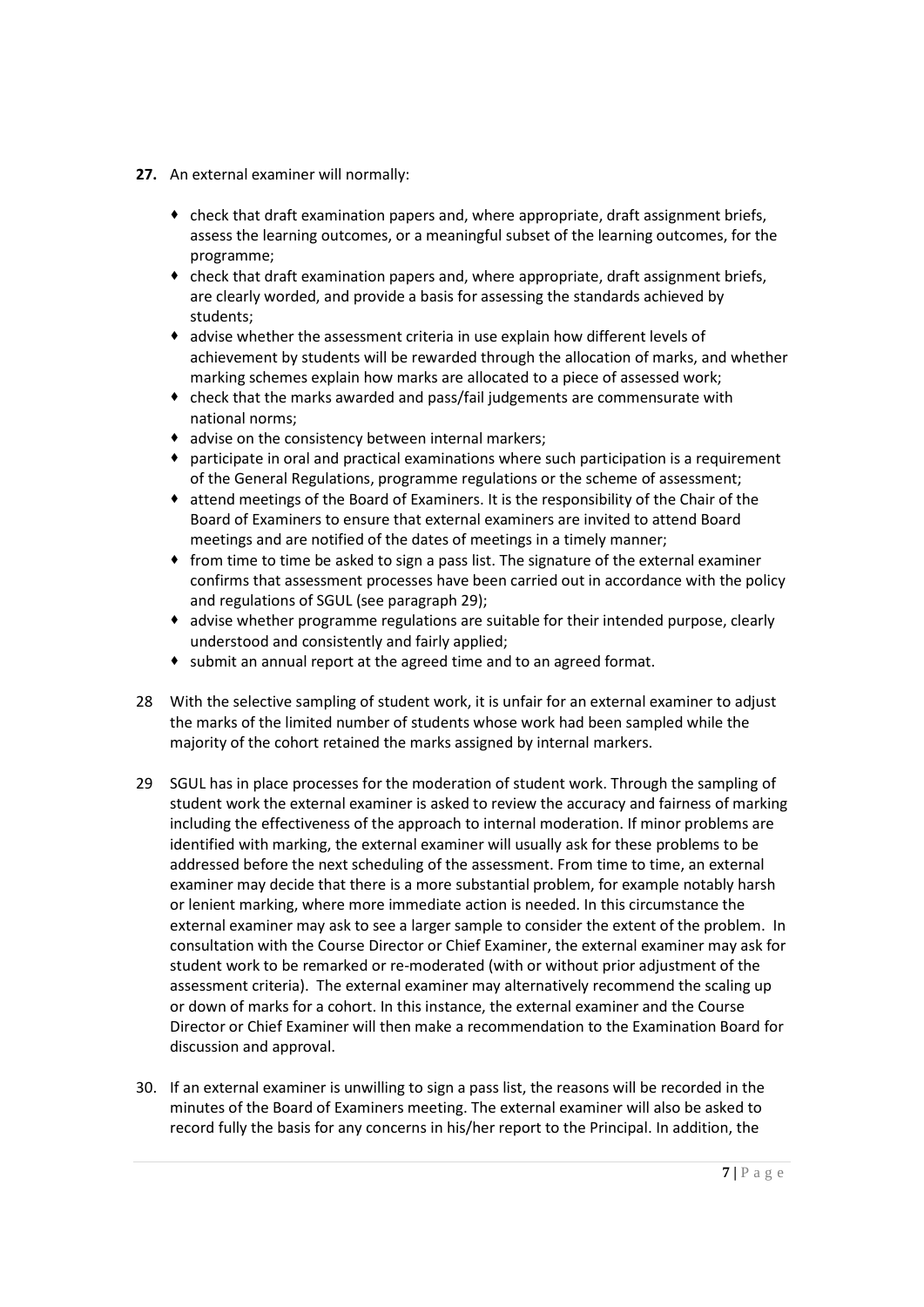Chair of the Board of Examiners will refer the matter to the Chair of the Quality Assurance and Enhancement Committee who will decide whether the assessment decisions taken by the Board are to be processed with or without follow up action. In the event of any delay, the Chair of the Quality Assurance and Enhancement Committee will authorise any communication with students affected by the delay.

- 31. The paragraph of this chapter on induction specifies the information that an external examiner will receive at the time of his or her appointment. In addition, an external examiner will have access to the information needed to fulfil the external examiner role, and the functions attached to that role, effectively. This information may include:
	- opportunities to meet with students on the programmes that they are examining (see paragraph 52);
	- opportunities to meet with internal examiners and staff involved in the teaching of the programmes that they are examining;
	- opportunities to visit clinical and practice placement areas.

## **Criteria for appointment**

- 32. SGUL has adopted the UK-wide criteria for appointing external examiners. External examiners are expected to show evidence of:
- a) knowledge and understanding of UK sector agreed reference points for the maintenance of academic standards and assurance and enhancement of quality
- b) competence and experience in the fields covered by the programme of study, or parts thereof
- c) relevant academic and/or professional qualifications to at least the level of the qualification being externally examined, and/or extensive practitioner experience where appropriate
- d) competence and experience relating to designing and operating a variety of assessment tasks appropriate to the subject and operating assessment procedures
- e) sufficient standing, credibility and breadth of experience within the discipline to be able to command the respect of academic peers and, where appropriate, professional peers
- f) familiarity with the standard to be expected of students to achieve the award that is to be assessed
- g) fluency in English, and where programmes are delivered and assessed in languages other than English, fluency in the relevant language(s) (unless other secure arrangements are in place to ensure that external examiners are provided with the information to make their judgements)
- h) meeting applicable criteria set by professional, statutory or regulatory bodies
- i) awareness of current developments in the design and delivery of relevant curricula
- j) competence and experience relating to the enhancement of the student learning experience.
- 33. The following conflicts of interest would preclude an appointment: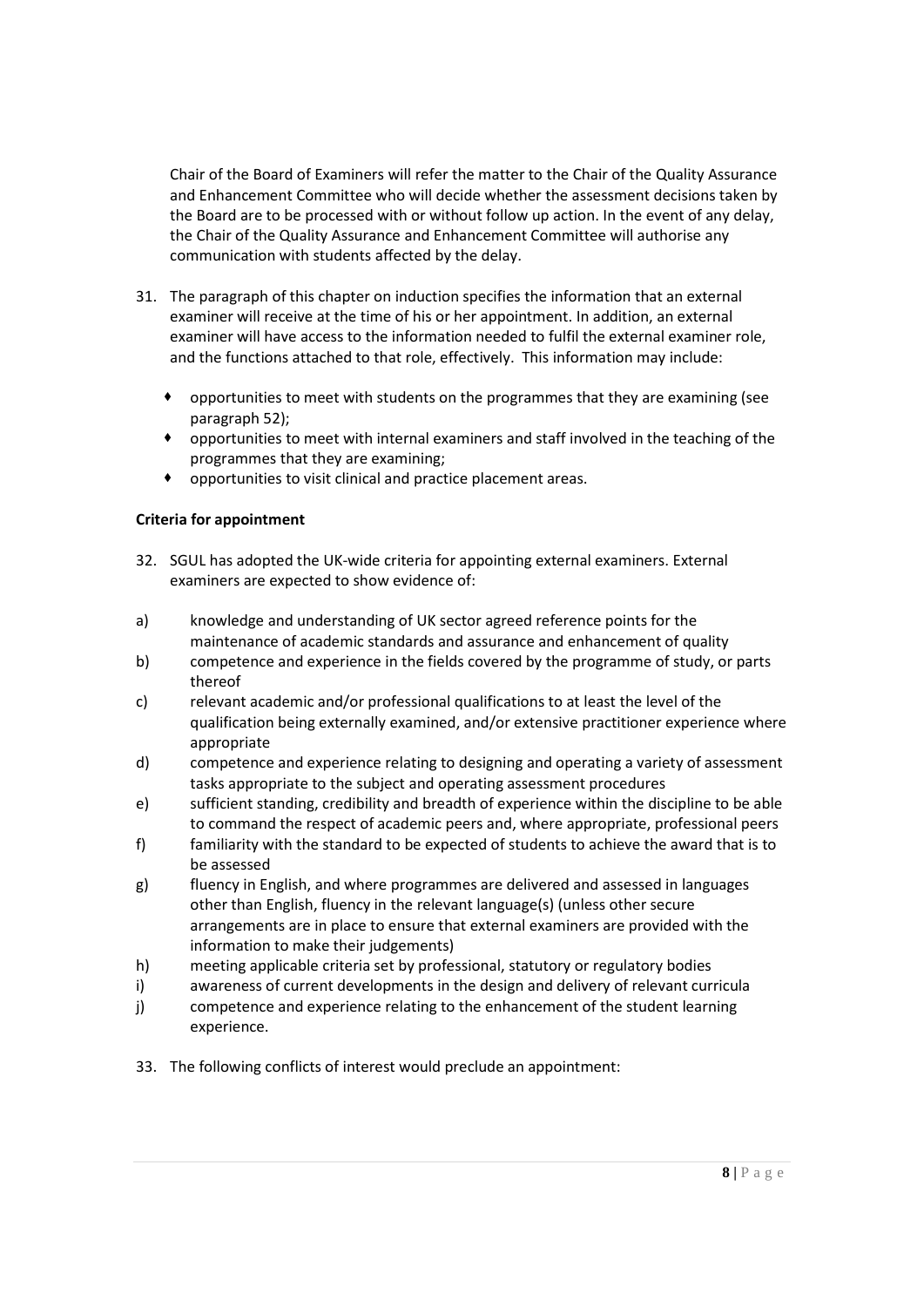- a) member of a governing body or committee of the appointing institution or one of its collaborative partners, or a current employee of the appointing institution or one of its collaborative partners;
- b) anyone with a close professional, contractual or personal relationship with a member of staff or student involved with the programme of study;
- c) anyone required to assess colleagues who are recruited as students to the programme of study;
- d) anyone who is, or knows they will be, in a position to influence significantly the future of students on the programme of study;
- e) anyone significantly involved in recent or current substantive collaborative research activities with a member of staff closely involved in the delivery, management or assessment of the programme(s) or modules in question;
- f) former staff or students of the institution unless a period of five years has elapsed and all students taught by or with the external examiner have completed their programme(s);
- g) a reciprocal arrangement involving cognate programmes at another institution;
- h) the succession of an external examiner from an institution by a colleague from the same department in the same institution (see paragraph 34 and 35);
- i) the appointment of more than one external examiner from the same department of the same institution (see paragraph 34 and 35).
- 34. The conflict of interest criteria pertaining to departmental memberships (h and i) will be applied flexibly. Departments and divisions vary in size and complexity from one institution to another. Many institutions have large academic divisions or departments that include several operationally discrete academic disciplines and staff within these divisions may have very little direct contact with each other. Where this is the case, a conflict of interest may not arise even if a potential external examiner is from the same department as an outgoing or current external.
- 35. In seeking to determine whether there is a conflict of interest, staff preparing an external examiner nomination (and the committees considering the nomination) will need to consider the extent of any contact with an outgoing or current external examiners from the same department and confirm explicitly that any contact with others from the same department has not been insubstantial and does not amount to a conflict of interest.

# **The period of appointment of external examiners**

- 36. An external examiner will not serve on a Board for more than four consecutive years although Senate can approve an extension to this period of appointment. An external examiner will not be eligible for reappointment until a period of five years has lapsed (see general regulation 8.2.3). External examiners should remain available after the end of their period of appointment in order to assist the Board of Examiners in dealing with any subsequent reviews of the decisions of the Board.
- 37. External examiners should not normally hold more than two external examiner appointments at any one time.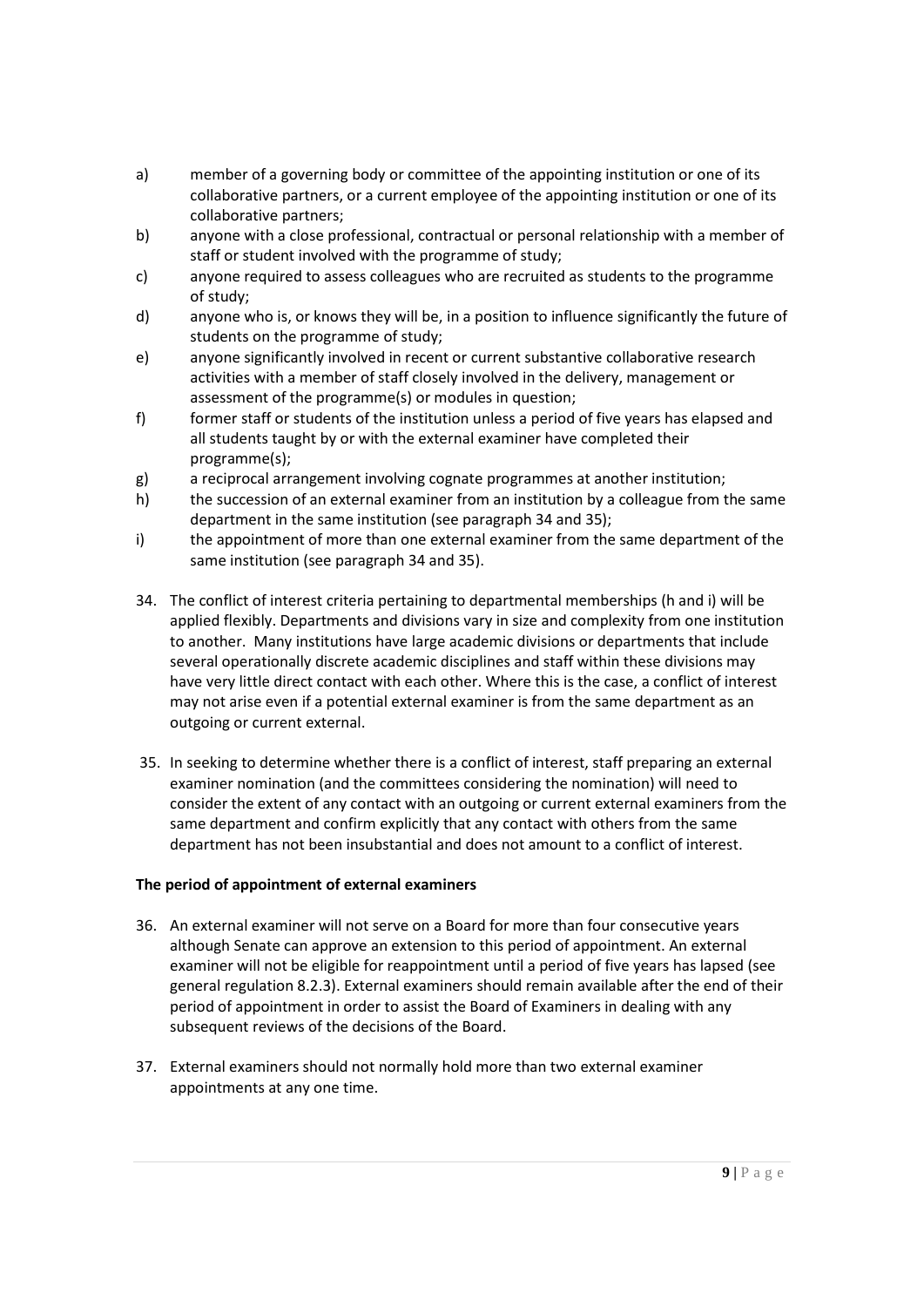#### **The appointment process**

38. External examiners are appointed as part of the annual process by which the membership of the Board of Examiners is approved by Senate (or if an external examiner resigns partway through an academic year, when a replacement has been identified). The member of Registry staff that has administrative responsibility for the Board oversees this process.

#### **Nomination**

- 39. **External Examiner nomination forms are available (appendices I3 and I4).** The senior member of staff responsible for the programme nominates members of Boards of Examiners. Depending on the structure and complexity of the Board's constitution, the member of staff may be the chair of the responsible committee or the programme committee, the head of the relevant Institute or school, the Dean or the Principal.
- 40. Before a nomination is submitted to the monitoring committee, the external examiner should be asked if, in principle, s/he is prepared to take up the appointment by the member of staff responsible for the programme. At this time, the external examiner should receive sufficient information about the role to determine whether s/he will be able to carry out the role. This will include this section of the Quality Manual. The external examiner will be asked to provide a CV, and to confirm that s/he meets the criteria for approval specified by SGUL in paragraphs 30 to 33.

#### **Scrutiny**

- 41. Detailed scrutiny of external examiner nominations is the carried out by the monitoring committee on behalf of Senate. This responsibility may be delegated to a sub-group of the Monitoring Committee as long as the membership has sufficient experience and expertise to reach a balanced and independent judgement about the nomination. Nominations are considered on the basis of the nomination form provided by Registry and on the basis of a CV.
- 42. The monitoring committee will take into account the appointment criteria laid down by the institution as part of its scrutiny of the nomination.
- 43. The monitoring committee formally proposes the appointment of the external examiner to Senate. If, in making this proposal, the committee has set aside any of the usual appointment criteria, this must be made clear to Senate.

## **Termination of an external examiner appointment**

44. The appointment of an external examiner may be terminated by Senate if the Board decides that the responsibilities of the appointment have not or can no longer be fulfilled. Grounds for termination may include: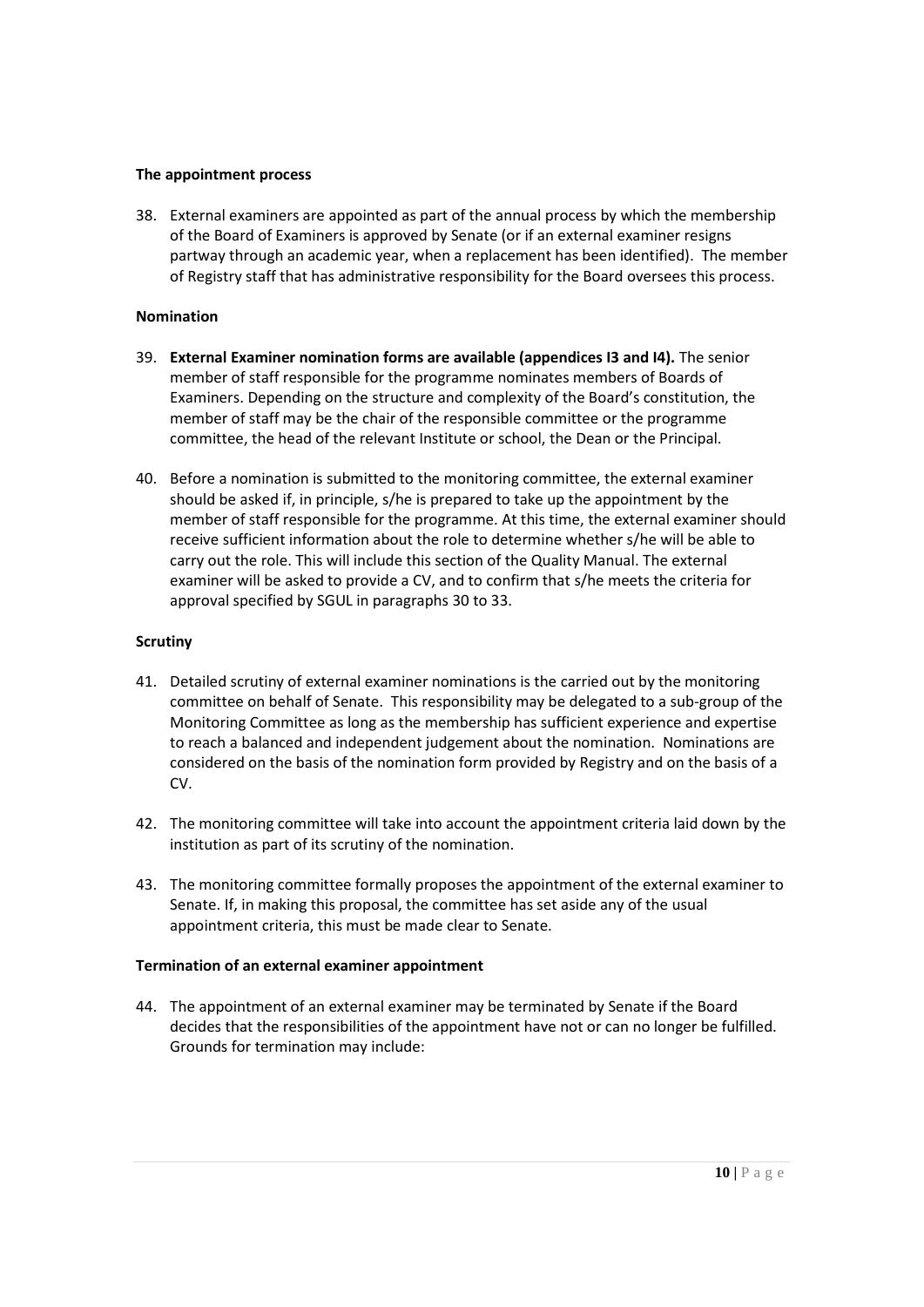- not carrying out the responsibilities attached to the role;
- exceeding the authority of an external examiner;
- persistent non-attendance at boards;
- persistent non-submission of reports or the submission of inadequate reports;
- refusal to work within the general regulations of St George's;
- a change in the circumstances of the external examiner that might bring about a conflict of interests.
- 45. Informal steps will usually be taken to resolve difficulties. If these steps are unsuccessful, the chair of the monitoring committee will, after taking the advice of Senate, submit a written report to the Chair of Senate. The report will explain the nature of difficulty, the steps taken to resolve that difficulty, and why it has now become necessary to ask Senate to terminate the appointment.
- 46. If Senate decides that the appointment should be terminated, the external examiner shall receive a letter of explanation from the Secretary and Academic Registrar.

## **Notification of appointment**

- 47. Following the approval of the appointment by Senate, the external examiner will receive formal notification of the appointment on behalf of the Academic Registrar. This notification will normally be accompanied by:
	- the General Regulations for Students and Programmes of Study;
	- $\bullet$  the section of this Manual relating to Assessment;
	- the handbook (or equivalent) for the programme of study;
	- $\bullet$  the regulations for the programme of study;
	- $\bullet$  the Scheme of Assessment;
	- $\bullet$  the dates of examination board meetings;
	- $\bullet$  the Programme Specification;
	- reports submitted by previous external examiners, where available, and the responses to those reports;
	- details of the fee payable to external examiners.
- 48. External examiners will be asked to confirm that they accept the appointment and accept the terms and conditions that apply to the appointment.
- 49. Institutions are expected to include the name, position and institution of their external examiners in module or programme information provided to students. SGUL meets this expectation by publishing information on the Portal. The publication of this information is accompanied by guidance to students. The guidance explains why this information is being provided and emphasises that students should not make contact with external examiners. An unauthorised approach to an external examiner by a student will be considered under SGUL's procedures for investigating academic misconduct. In the notification of appointment letter, it will be made clear to newly appointed external examiners that some personal data is available to students.

## **Induction**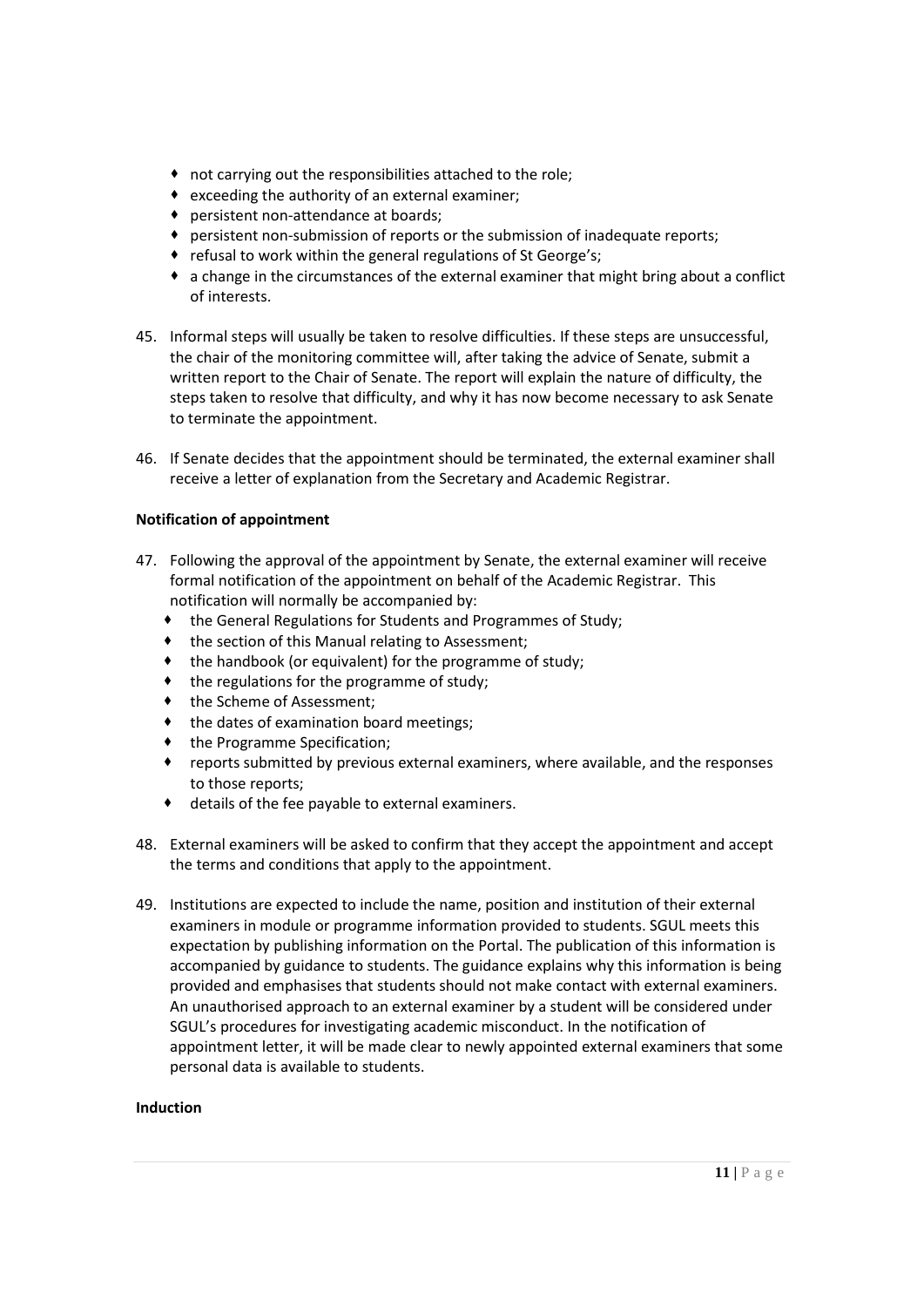- 50. Each year, the Institution will offer a generic induction programme for external examiners. The purpose of this programme is to explain the general principles on which the external examiner system at SGUL is based and to outline the roles and responsibilities that define the role. Responsibility for organising the institutional induction rests with the Assistant Registrar (Examinations).
- 51. It is the responsibility of the Chair of the Board of Examiners or his/her nominee to ensure that the external examiner receives detailed preparation for the role. However, for postgraduate and FHSCE programmes, the course director will usually play a central role in briefing external examiners. This briefing, which can be handled formally or informally, should encompass:
	- the role of the external examiner and the responsibilities and functions attached to the role;
	- $\bullet$  the aims and objectives of the programme:
	- $\bullet$  the assessment rationale, schedule and methods for the programme;
	- the regulatory framework for the programme (including those regulations concerned with progression and awards, with opportunities for repeat assessments, with compensation, and with failure);
	- $\bullet$  the procedural framework for the programme (including arrangements for the internal moderation of marks, for developing assessment criteria and marking schemes);
	- $\bullet$  the relationship with other external examiners appointed to the programme;
	- the volume of assessed work to be received by the external examiner and the level of scrutiny afforded to that work. Where a sample of work is to be received, the means by which the sample is selected should be agreed;
	- opportunities to meet students
	- $\bullet$  the conduct of examination board meetings;
	- the dates on which the external examiner is expected to attend for examination board and other meetings;
	- the format of external examiner reports and the time at which those reports will be submitted.

# **Meetings with students**

52. External examiners are encouraged to meet with students at least once during their period of appointment. Meetings with students are not compulsory. However, feedback from external examiners has indicated that structured meetings with students, in small groups or individually, provide opportunities for external examiners to find out more about the programme, the learning experience and assessment practices. Meetings with students also raise awareness of the external examiner system amongst students. If meetings are held, it must be made clear to all participants that discussions with external examiners will not influence assessment decisions and outcomes taken by Boards of Examiners. Such meetings should also not be used for or construed to be viva voce examinations.

# **External examiner reports**

53. The external examiner will receive an external examiner report form, usually from the Registry Officer responsible for the administration of the programme. Report forms are usually distributed at the last examination board meeting of a session (or sent to those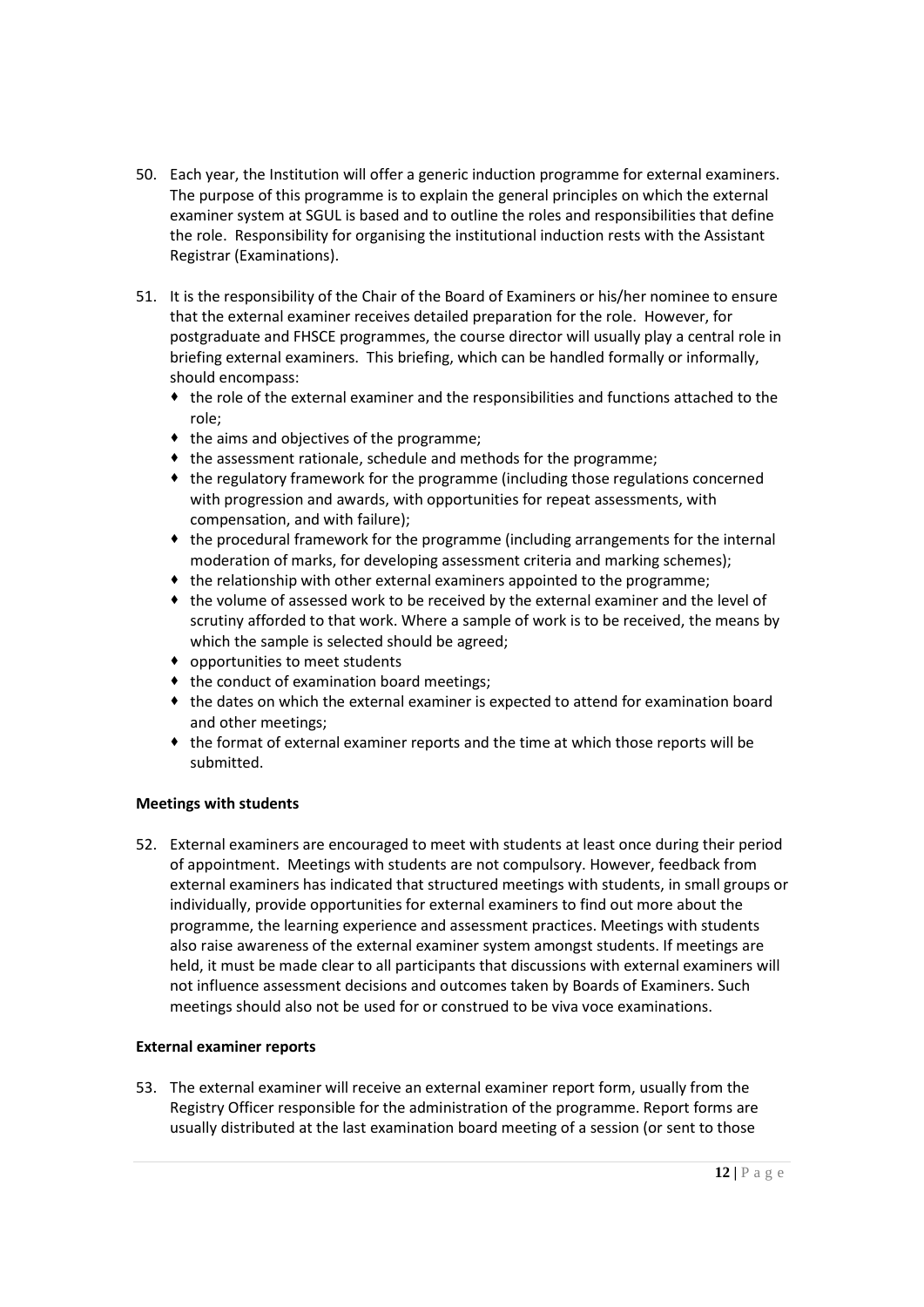external examiners who are unable to attend). External examiners can, if they prefer, submit a narrative report provided the report covers the same broad areas as the form. External examiner forms are provided electronically; external examiners are asked to submit forms electronically to facilitate their distribution within SGUL and, where this is a requirement, to professional bodies.

- 54. The external examiner report is submitted formally to the Principal. Reports will usually be submitted shortly after the final board of examiners' meeting for that year.
- 55. The nature of the response to the external examiner report will depend on the nature of the issues raised therein. (The procedure for responding to external examiner reports is available from the Quality and Partnerships Directorate – Appendix I1.)
- 56. Under the Data Protection Act (2018), a student may submit a Subject Access Request to receive all data held by St George's about the student. In this context, written comments made by an external examiner, for example on an examination script, may be disclosed to the student. Similarly, oral comments relating to individual candidates that are recorded in Examination Board minutes may be disclosed to the student. External examiners should therefore ensure that their published contributions are accurate statements and reasonably held opinions.
- 57. An external examiner may ask for the contents of his/her report to be read in confidence. Where this is the case, the Principal will discuss with the external examiner how the institution can respond to the matters raised in the report whilst maintaining its confidentiality.
- 58. External examiners' annual reports are available in full to students, with the exception of any confidential report made directly to the Principal. Reports will be discussed at Course Committee meetings (or an equivalent meeting that includes student representatives) to ensure that student representatives are given the opportunity to be fully involved in the consideration of issues raised by external examiners and the preparation of the response to those issues
- 59. At the end of the external examiner's period of appointment, the external examiner can, if he or she chooses, submit an overview report that summarises the issues that have arisen throughout the external examiner's period of appointment.
- 60. External examiners' reports will be used for specified internal purposes and any other use or publication of the report is the sole responsibility of St George's. In accepting the appointment, St George's understands that the external examiner consents to these uses of the report.

# **QAA Concerns scheme**

61. Stakeholders with specific concerns about any institution can raise those concerns with the Quality Assurance Agency. Where an external examiner has a serious concern relating to systemic failings with the academic standards of a programme or programmes and has exhausted all published applicable internal procedures, including the submission of a